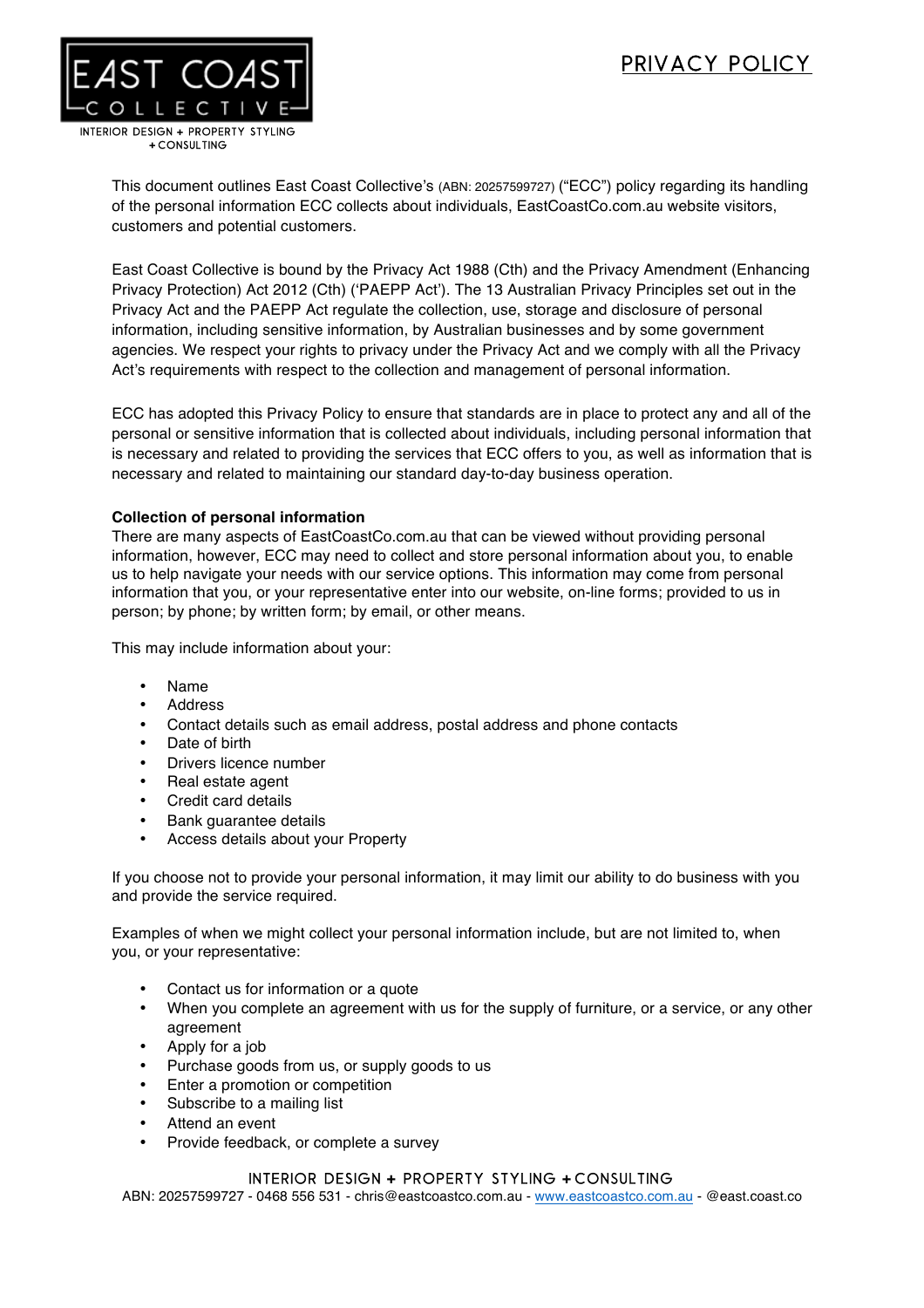#### **How your personal information might be used**

ECC collects and uses personal information for the purposes it was provided to us; related purposes, or as permitted or required by law. When providing your personal information, you consent to the use of this information by ECC for –

- the purposes of the agreed services, supply and delivery of goods
- communication for the purposes of customer relations and warranties and general goods purchased from us
- to send occasional marketing and promotional material, including but not limited to, invitations to events, special offers, feedback and company bulletins. If you would like to discontinue this service, you can contact us to unsubscribe and be removed from our distribution list.

For each site visitor, we expressively collect non-personally identifiable information, including but not limited to, browser type, version and language, operating system, pages viewed while browsing the site, page access times and referring website address. This information is only used internally for the purpose of assessing visitor traffic, trends and delivering personalised content to you while you are on the ECC site.

#### **Disclosure and/or sharing of your personal information**

Your personal information may be disclosed to any of our employees, officers, insurers, professional advisers, agents, suppliers, contractors or subcontractors, as necessary for the completion of the services set out in this policy and is only supplied to a third party when it is required for the delivery of the service.

We may be required to disclose personal information to comply with a legal requirement, such as a law, regulation, court order, subpoena, warrant, in the course of a legal proceeding, or in response to a law enforcement agency request.

We may also use your personal information to protect the legal rights, property, safety, trademark, or copyright of ECC, it's customers, or third parties.

Collected information may be stored, processed in or transferred between parties located in countries outside Australia.

If there is a change of control and/or sale of our business or business assets, we reserve the right to transfer to the extent permissible by law our user databases, together with any personal information and non-personal information contained in those databases. This information may be disclosed to a potential purchaser under an agreement to maintain confidentiality. We would seek to only disclose information in good faith, and where required by any of the above circumstances.

By providing us with personal information, you consent to the terms of this Privacy Policy and the types of disclosure covered by this Policy. Where we disclose your personal information to third parties, we will request that the third party follow this Policy regarding the handling of your personal information, but you acknowledge that we will not be liable to you for any breach of the Australian Privacy Principles by these parties.

Our websites may link to third party websites that are not owned or operated by ECC. We are not responsible for the content on, and the privacy statements pertaining to these external sites. You should read the Privacy Policy of these third party sites to find out how they handle your personal information.

# **Cookies**

A Cookie is a small piece of text sent to your browser by a website you visit. It helps the website to remember information about your visit, like your preferred language and other settings. We use